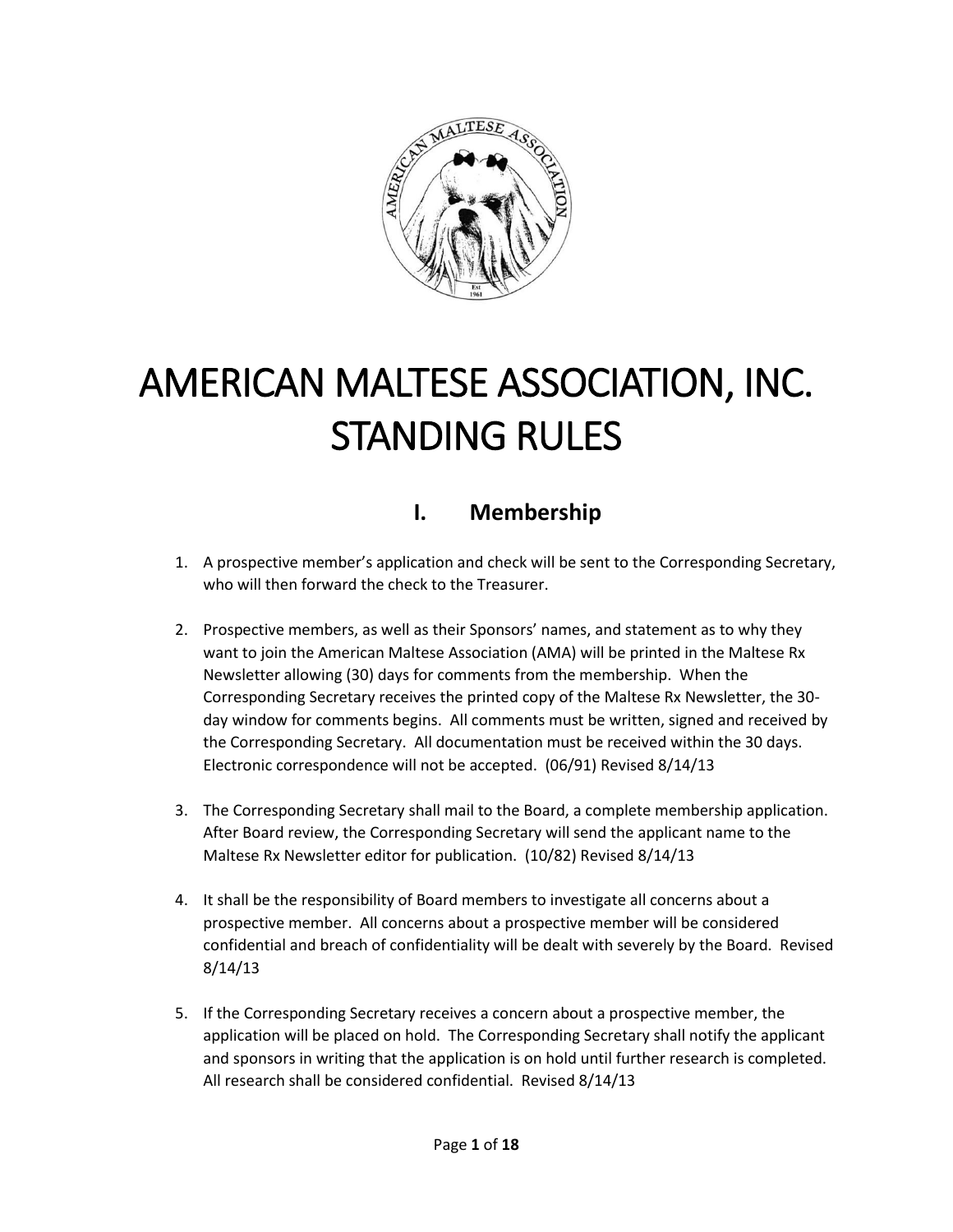- 6. Members may have multiple postal addresses listed on the AMA website. Each additional address listed will be \$20.00. However, the AMA roster can only have one address since only one ballot or newsletter etc. can be mailed to each member. (2/07) Revised 12/12/08
- 7. Membership bridging If a membership is interrupted and the member brings verification of the periods of time before and after joining again, at the discretion of the Board and in good faith, the membership will be considered bridged, and the anniversary pin will reflect the total amount of time. (09/07) Revised 12/12/08
- 8. Honorary Lifetime Membership to those individuals who have been a member of the AMA for a minimum of forty-five (45) years. The Lifetime Members shall pay no further annual dues and shall continue to receive an annual renewal notice for the purpose of maintaining updated contact information and for donation opportunities. 5/24/2016

# **II. OFFICERS AND BOARD OF DIRECTORS**

As stated in the Constitution, the Board shall comprise of the President, three (3) Vice Presidents (one to represent each area), two (2) Secretaries (Recording and Corresponding), the Treasurer, six (6) Directors (two from each area), and Immediate Past President (if applicable).

## **A. BOARD:**

- 1. Issues, along with how each Board member voted, are to be published in the Maltese Rx Newsletter and termed Open-Air Policy. This will pertain to Club Business issues and not contain how each Board member voted on people. Votes involving personalities (i.e.: membership applications, judges, committee members, Life Time Achievement Award, Shining Star Award etc.) shall not be printed and shall be considered confidential. (09/78)
- 2. The AMA Board shall obtain and present a gift noting AMA appreciation to the Show Chairman of the National Specialty at the Awards Banquet not to exceed (\$100.) one hundred dollars. Revised 8/14/13
- 3. The Board will conduct its business by email as well as by postal mail, telephone and facsimile. 12/13/08
- 4. No personal or confidential matters shall be transmitted by email or electronic submission. 8/14/13
- 5. The Board shall appoint a CPA or Independent Auditor to examine all AMA financial records annually. (09/07) Revised 8/14/13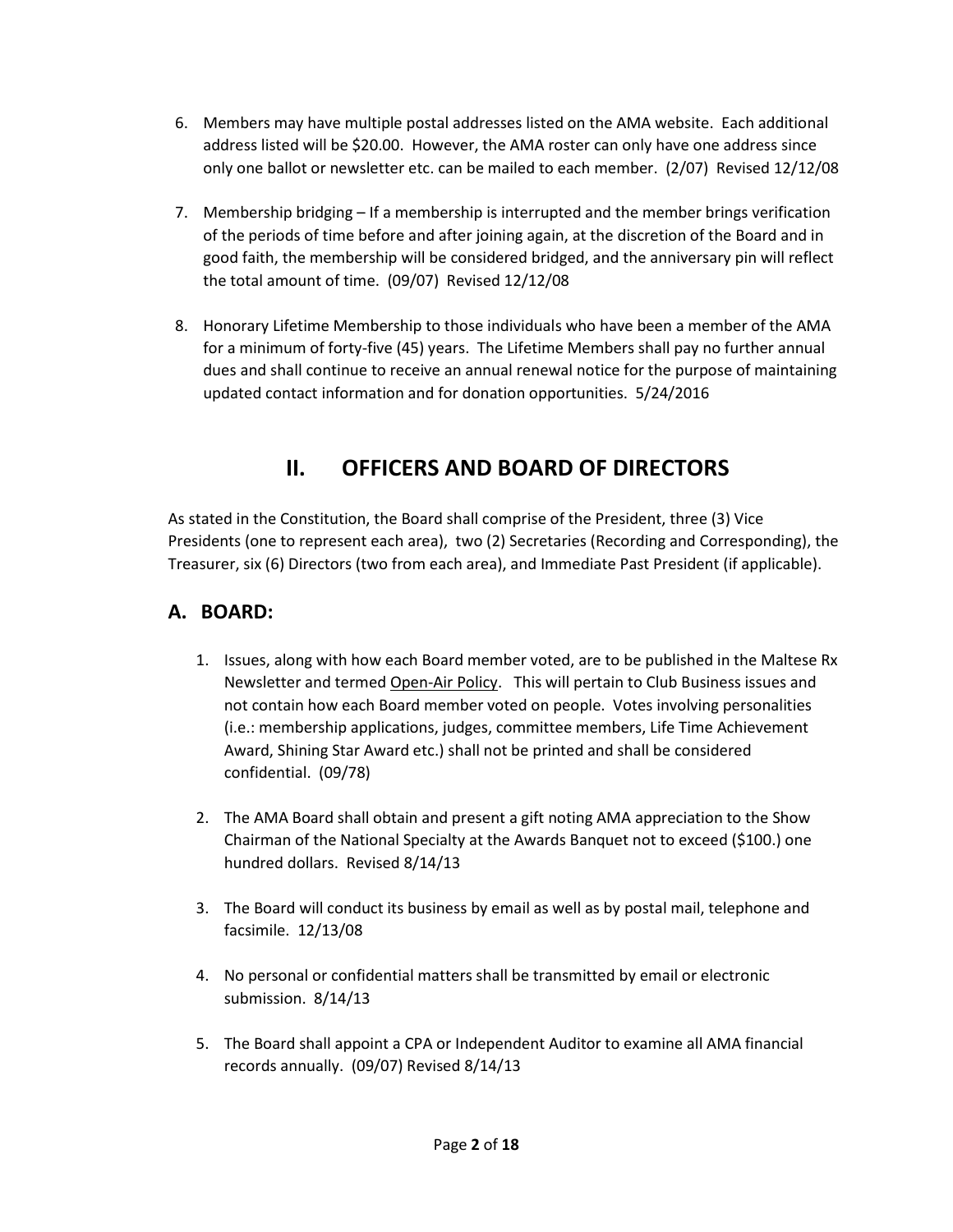### **B. PRESIDENT:**

- 1. The AMA shall reimburse the President for expenses to attend all meetings in conjunction with each National Specialty, not to exceed four hundred (\$400.00) per year. (06/91)
- 2. The President, at the President's discretion, shall obtain the service of a parliamentarian for the AMA Annual General Membership Meeting. 08/14/13
- 3. No Officer or Director may serve on the Board for more than eight (8) years in any one position or combination of positions. After an absence of at least (1) year, a former Officer or Director may again run for office. The Immediate Past President shall automatically become a member of the Board for (1) one year following retirement from the office of President, in an advisory capacity with no voting rights. Advisory service to the Board by the immediate past President does not constitute full Board service. After the individual fulfills the 1-year advisory period, they are eligible to again run for office. 2/09/21

## **C. Vice President:**

- 1. It is suggested that each Vice President write at least one (1) column a year for the Maltese Rx Newsletter on area news or on matters of interest to the membership.
- 2. If there are no group petitions for the National Specialty, the Vice President in the area serves as the National Specialty Chairperson and can appoint committees from the membership to be approved by the Board. (1979) Note: See reference in the Specialty Standing Rules and Guidelines under "Bids".
- 3. Each Vice President shall obtain the list members for their respective areas from the Treasurer who have not submitted membership dues for the upcoming year and contact each member personally as a reminder to submit dues prior to the end of the grace period. 5/20/2015

#### **D. SECRETARIES**

Each Secretary's report is to be published in the Maltese Rx Newsletter containing votes of the Board and of the membership as well as new members and any other club business. (09/78)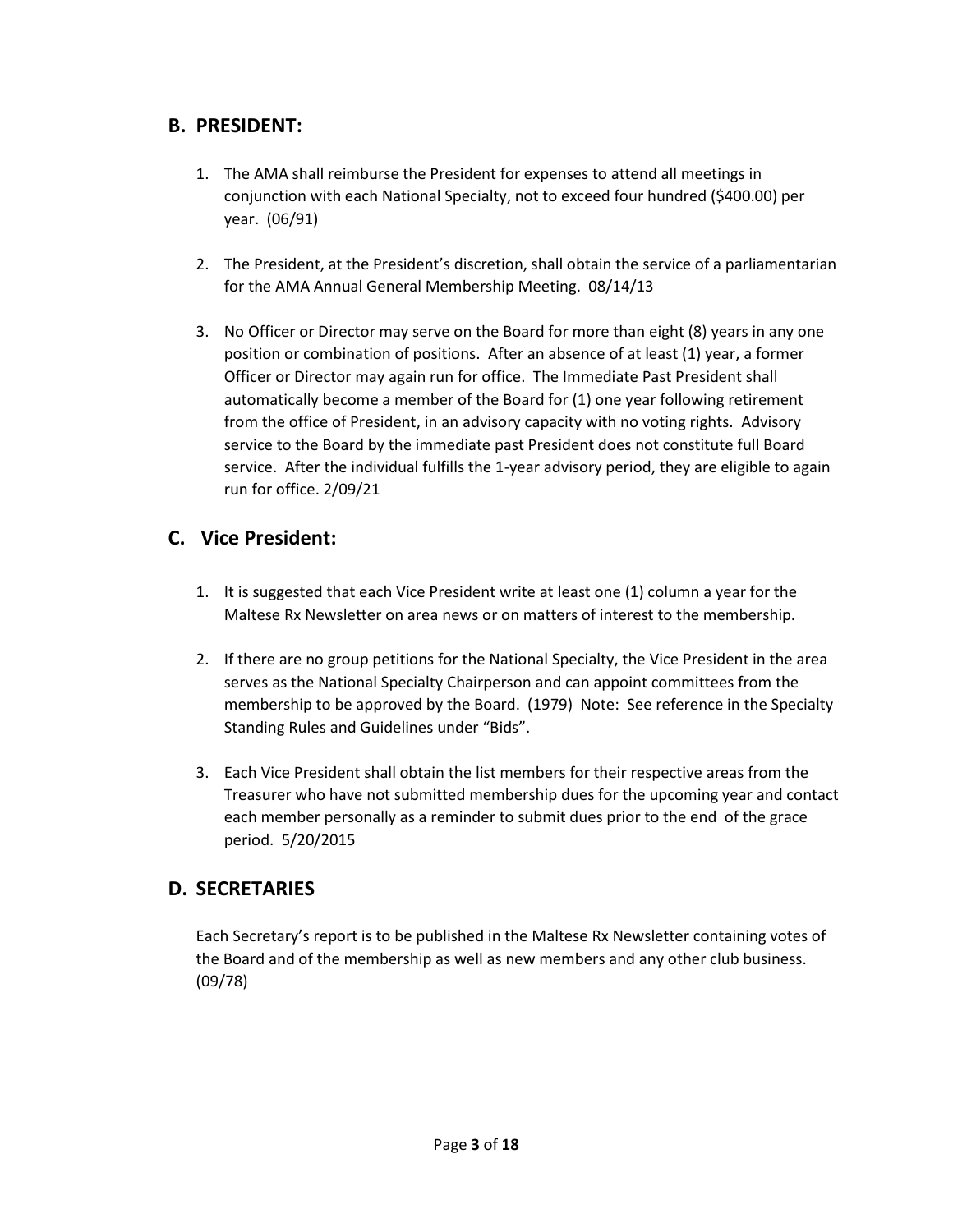#### **RECORDING SECRETARY**

- 1. The Recording Secretary will take roll call and minutes at the AMA monthly scheduled board meetings. The "approved" minutes, once they are corrected if necessary, will be sent to the Maltese Rx Newsletter Editor for publication. 8/14/13
- 2. Committee reports will be sent to the Recording Secretary. Once received, the reports will be sent to the Board via email. After Board approval, the reports will be sent to the Maltese Rx Newsletter Editor for publication. 8/14/13
- 3. The Recording Secretary shall prepare two judge's ballots; Initial and Final, beginning approximately two years prior to the National Specialty to allow the membership to vote on judges for the Specialty's Regular Classes/Junior Showmanship and the Sweepstakes Judge. The Recording Secretary shall contact the AKC to order a current list of approved Maltese (non-provisional) judges, make arrangements for payment with the AKC and prepare an initial Judge's Ballot using the list. The initial Judge's Ballot should be mailed by the Recording Secretary, received and counted by an independent ballot counting organization or accounting firm appointed by the board. After the first ballot has been tabulated, the three judges highest in membership votes will be polled to discuss their fees and expenses. If any of the three exceed our maximum limits and do not agree to take the assignment within the limit, the next judge highest in votes will be contacted for the  $2^{nd}$  and final ballot. Maximum limits will be set by the Board and periodically reviewed to what is considered reasonable. The Recording Secretary will obtain Board approval on judge's fees before submitting the final ballot. From the Initial Judge's ballot results, the Recording Secretary shall prepare a "Final Judges Ballot" for a second vote by the membership including envelopes and envelope stickers sent to an independent ballot counting organization or accounting firm appointed by the Board. After receiving a "Tally Report" from the agency used to count the final ballot, a copy is shared with the Board and sent to the Maltese Rx Newsletter Editor for publication. The Recording Secretary shall contact all elected Specialty judges, including the non-elected Performance judges to obtain Board approval on judge's fees before submitting the contracts for the judges to sign. After Board approval, Recording Secretary will send the judges a contract and distribute copies of all signed contracts to the AMA President, Show Chairman and Specialty Treasurer. 8/14/13 Revised 9/09/2014
- 4. The Recording Secretary is required to keep records and ballots for two (2) years. This does not pertain to permanent records such as minutes, rules, or Treasurer's reports. (06/86)
- 5. The Recording Secretary shall count and report Board Ballots with the exception of new membership application votes. 6/4/14
- 6. The Recording Secretary shall read the minutes of the Annual Board Meeting at the Annual Membership Meeting. Revised 8/14/13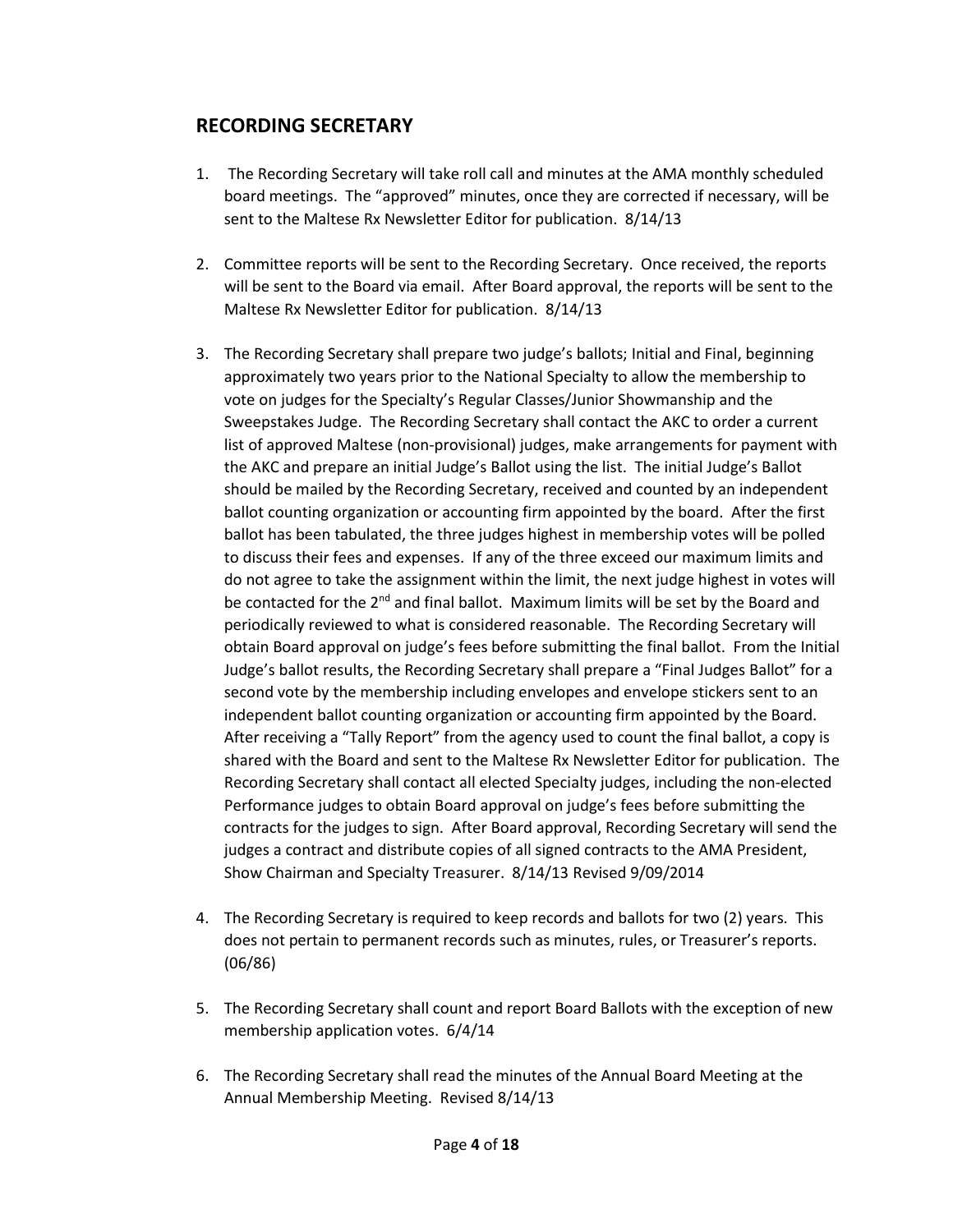- 7. The Recording Secretary will send out a request to each Board member to submit one member's name to serve on the Nominating Committee in May of each year. 8/14/13
- 8. A committee shall be formed to designate documents and information for club history that is to be maintained by the Recording Secretary in an electronic form. 5/20/2015

## **CORRESPONDING SECRETARY**

- 1. In addition to the duties detailed in the Constitution and By-laws when new members are approved the Corresponding Secretary shall also notify the ROM and Sunshine Frost Record Keepers.
- 2. The Corresponding Secretary will electronically provide the AKC Club Relations Department with a membership roster formatted as they request annually and upon completion of the annual elections, notify AKC of the current officers. (9/06) Revised 8/14/13
- 3. The Corresponding Secretary shall list Officers and Directors in a separate section at the front of the Membership Roster along with their addresses, phone numbers and email addresses to allow members easier access to their Officers. (9/07) Revised 12/12/08
- 4. Upon receipt of data from the AMA Treasurer the Corresponding Secretary will create and mail the annual Membership Roster prior to the end of February each year. Along with the roster provide an annual Membership Card to each member. 8/14/13
- 5. Process Correspondence
	- i. Notify the Board through monthly reports of incoming and outgoing correspondence.
	- ii. Write replies to correspondence as directed by the Board. 8/14/13
- 6. At the annual membership meeting the Corresponding Secretary will provide a sign-in roster, take minutes and provide a copy of board approved minutes to the Maltese Rx editor for publication. 8/14/13
- 7. The Corresponding Secretary shall review incoming applications for membership and mail to the Board a completed copy of new membership applications. If incomplete, return to applicant for completion. If sponsor signature is missing, return to the sponsor for signature. Write a letter to the applicant confirming receipt of the application. Include a copy of the completed application via the monthly correspondence report. The Board will review the new membership application at the next Board Meeting. Upon Board approval the Corresponding Secretary will submit the Applicant's Name, Sponsors and Reason for Joining from the application to the Maltese Rx Editor to be published. (10/82) Revised 8/14/13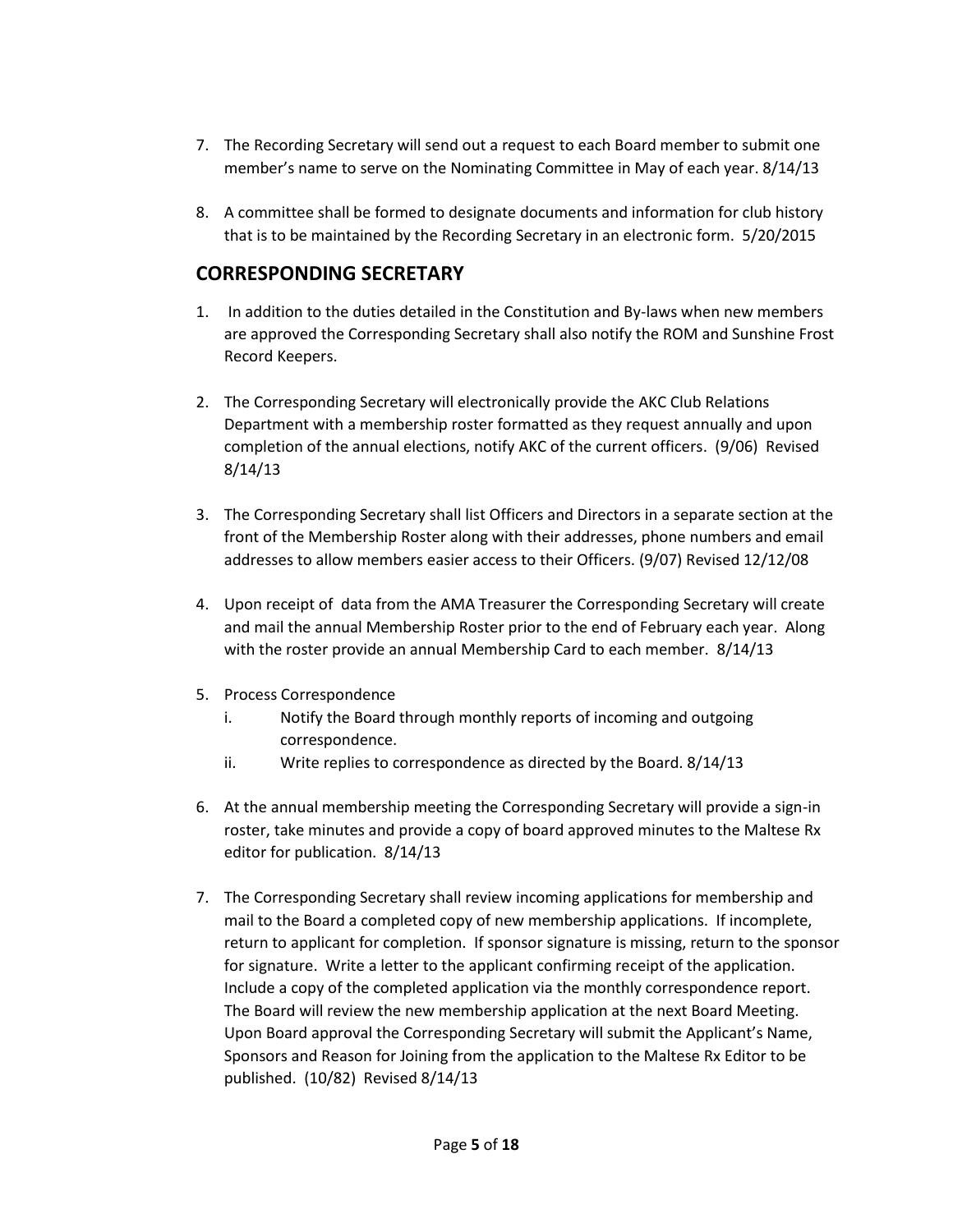- 8. If the Corresponding Secretary receives a concern about a prospective member, the application will be placed on hold. Copies of the letters of concern will be sent to the entire Board via US mail and will not be sent electronically. Upon Board direction the Corresponding Secretary shall notify the applicant and sponsors in writing that the application is on hold until further research is completed. 8/14/13 Revised 5/12/20
- 9. Thirty days after publication in the Maltese Rx Newsletter, the Corresponding Secretary will include a stamped envelope addressed to the Senior Vice President when sending out Board ballots for new members. The Ballots will be sent to the Board containing a ballot to be marked, a blank interior envelope to maintain security and a self-addressed stamped envelope. At the conclusion of the vote deadline, the Senior Vice President and two rotating Board members will visually witness and validate the vote result. If a letter of concern has been received regarding the application, hold the ballot until board authorization to vote on the applicant is received. 5/12/20
- 10. A prospective member's application and check will be sent to the Corresponding Secretary, who will then forward the check to the Treasurer. 8/14/13
- 11. The Corresponding Secretary will send a welcome letter along with a membership card, a copy of the current Roster, the Constitution and By-Laws, Code of Ethics and the Standing Rules to the new members. Revised 8/14/13
- 12. The Corresponding Secretary shall submit an announcement to the newsletter editor at least three (3) months prior to the next scheduled national specialty to invite nominations for the Shining Star Award from the membership. 8/14/13

## **E. TREASURER:**

- 1. The Treasurer's last statement in the fiscal year shall be an annual report.
- 2. More than one (1) signature shall be on file on all AMA accounts (Treasurer plus the President). This is for protection in case for some reason the Treasurer is not able to write checks. (08/81)
- 3. The Treasurer will add on the annual dues statement places for members to mark breeder, exhibitor, performance, fancier, judge, rescue, so that it can be included on the Membership Roster each year in their listing. AMA Members shall pay an annual fee as determined necessary and reasonable by the Board for their kennel name to be listed on the Roster. Any change in these fees will be reported in the Maltese Rx Newsletter and on the individual dues' notices. (12/07) Revised 8/14/13
- 4. Anyone who is an agent for the club on any AMA treasury account must have fidelity insurance. Expenditures over five hundred dollars (\$500.00) from any AMA treasury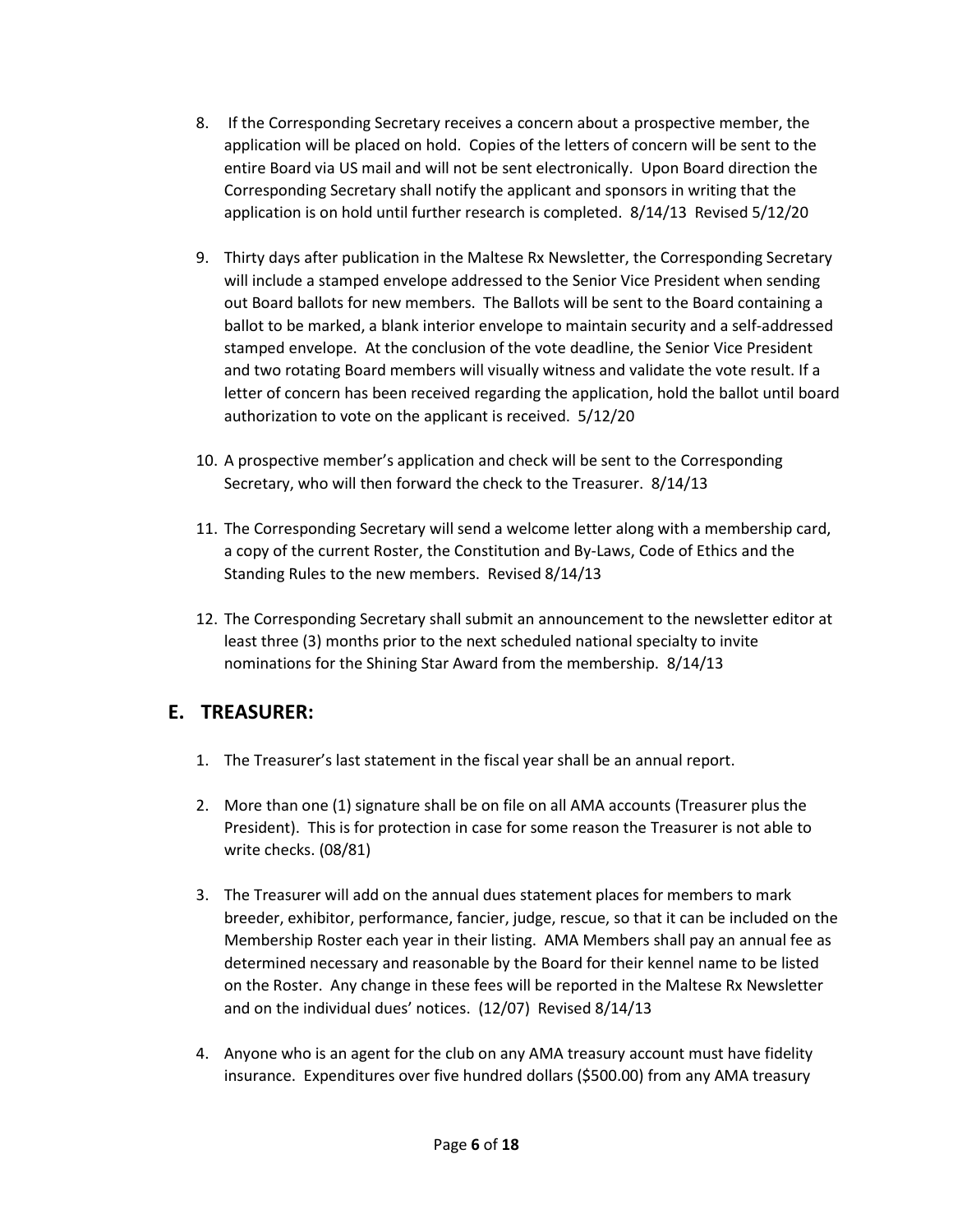account will require notification to the entire AMA Board either by email, phone, USPS, etc. (09/07) Revised 12/12/08

- 5. Monthly AMA Treasurer Reports, including those from the Specialty Treasurer, should be prepared and submitted to the Board. The AMA General Treasurer and Specialty Treasurer will supply monthly bank statements to the Board. 1/11/12
- 6. Incorporate text with the dues notice as follows: By renewing the membership to the AMA, I hereby agree to abide by the current Code of Ethics. This will be signed each year. 06/27/07
- 7. The AMA Treasurer (General and Specialty) will only accept payments in US Funds. 8/14/13
- 8. The AMA Treasurer will send an annual contribution to the AKC National Championship show chairperson an amount, not to exceed three hundred dollars (\$300), for Parent Club Medallions. 2/14/17

## **F. DIRECTORS:**

1. It is suggested that each Director write at least one (1) column a year for the Newsletter on area news or on matters of interest to the membership.

## **G. AMA DELEGATE TO THE AMERICAN KENNEL CLUB**

- 1. The AKC Delegate's quarterly expense shall be reimbursed, based upon receipts, not to exceed five hundred dollars (\$500.00) without Board approval for each quarterly meeting. The Board must approve any expenses over that amount for each meeting. (11/94) Revised 7/14/2015
- 2. At the conclusion of the quarterly AKC delegates meetings, the AMA delegate will report his votes to be published in the Newsletter. A hyperlink to the official AKC delegate meeting minutes will also be published. (09/06) Revised 12/12/08
- 3. The AMA Delegate shall make regular reports to the AMA Board at Board meetings to facilitate the flow of information from AMA to AKC and from AKC to AMA. 4/30/11 Revised 8/14/13

## **H. DETERMINNING LENGTH OF APPOINTED SERVICE ON THE BOARD OF DIRECTORS.**

 When an individual is considered by the Board of Directors to fulfill a portion of an unexpired 2-year term of a vacated Board position, only the actual period of appointed service will count toward the 8-year maximum an individual is allowed to serve in any one position or combination of positions. After an absence of at least 1 year, a former Officer or Director may again run for office. 2/09/21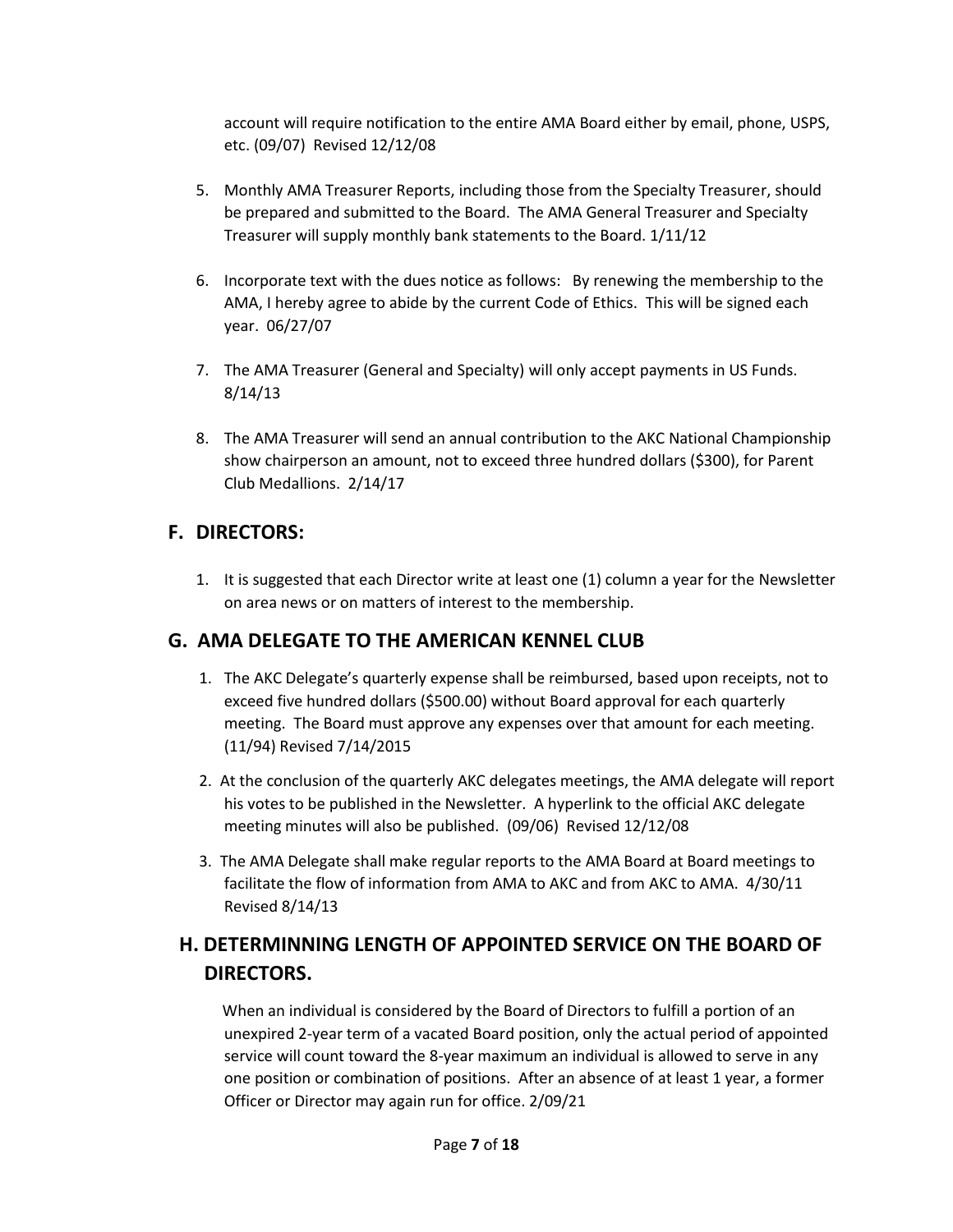# **III. CLUB OPERATIONS**

- 1. That the AMA adopt the logo used at the Silver Anniversary National Specialty as our official logo to be used on all club stationary, books, information flyers, websites, the Maltese Rx Newsletter, inside front cover of all National Specialty catalogs, premium lists, and any other printed matter or club publications. The logo is copyrighted and NOT to be used by anyone without written permission from the Board. (12/08)
- 2. The Board will send out only one ballot during any given time frame while in keeping with the statutes of the AMA Constitution and By-Laws. (12/08) Revised 8/14/13
- 3. There shall be a Breeder Referral contact position appointed by the Board. This person shall be in charge of sending out AMA packets when requested and can be contacted via email from the information posted on the AMA website. (07/98) Revised 8/14/13
- 4. The AMA will participate in the Purina Pet Partnership Program and the funds received from this program will be split evenly among AMA's Health, Education and AMA Rescue Group. (09/05) Revised 8/14/13
- 5. All Standing Committees and their members will be reviewed annually and approved by the Board at the annual board meeting. (09/06) Revised 8/14/13
- 6. The complete Constitution & By-laws, Standing Rules, Code of Ethics and a blank AMA Membership Application will be on the website and the Standing Rules will be updated regularly. (09/06) Revised 12/12/08
- 7. For a Member to be included on the AMA Breeder's List that is sent out to the public or on the AMA Website Breeder's List, he/she must have been a member in good standing for a minimum of two (2) years prior to application. Each member wishing to be included must also have performed at least one or more of the requirements listed on the Breeder Referral Participation Form during the calendar year preceding the year being applied for listing. Members shall pay an additional fee as determined necessary and reasonable by the Board in order to have their information included on these lists. These fees will be reported in the Maltese Rx Newsletter and on the Breeder Referral Participation Form. The application will be mailed to the membership with the annual Membership Renewal Notice. The completed application with fees is due and payable on or before the  $1<sup>st</sup>$  day of January of each year; however, the Board may grant an additional thirty (30) days of grace to members in meritorious cases. The information included, as determined by the individual Member, may include: Name, address, phone number, kennel name, email address, and web URL address. (12/07) Revised 12/12/08 Revised 7/11/2017
- 8. Only the AMA board and officers may remove a member from the Breeder Referral List. The board may remove a member from the Breeder Referral List for the following: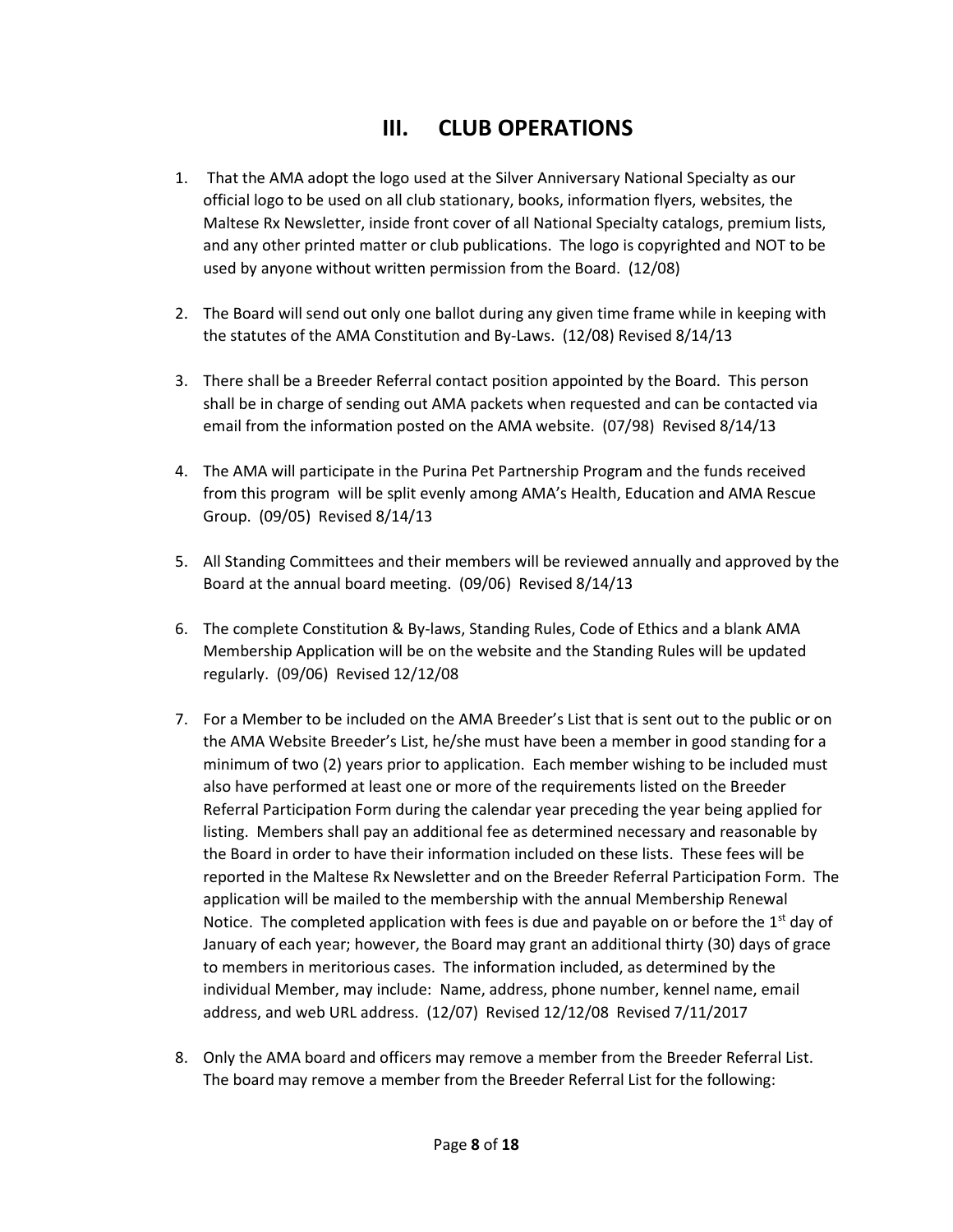- A) Formal charges or complaints were filed on the member and after hearing charges/complaint, a majority vote by the board determined the charges/complaint to be upheld that violates the AMA Code of Ethics and a temporary suspension of privileges are imposed the board may remove and suspend the member's participation on the BRL throughout the same period as the suspension.
- B) A member has had their own dogs (need not be restricted to the Maltese breed only) removed from their home/care due to neglect, cruelty or abandonment by a court order or equivalent legal order pending investigation, charges and legal outcome. The AMA board may temporarily remove a member from the BRL until the legal matter is resolved. If charges against the member are not upheld, the member should be immediately returned to the BRL. If charges by a local government are upheld or the member voluntarily surrenders ownership of confiscated dogs, the AMA board may vote to extend the removal from the BRL pending any formal charges and disciplinary action within the AMA.
- C) **Complaints:** The AMA board will review complaints alleged against an AMA member from both members and non-members. In order for a complaint to be reviewed, it must be submitted in writing to the corresponding secretary and carry the original signature of the individual making the complaint. Complaints faxed and/or emailed will not be considered. In order for the board to properly evaluate a concern, all complaints must be accompanied with substantiating evidence. Evidence can be submitted by email and/or fax EXCEPT when such evidence is a statement from a third party corroborating the complaint. Any third-party statement must be submitted in writing and carry the original signature of the individual submitting the statement. It is not necessary for the third-party statement to be notarized.
- D) Upon receipt of a complaint, the board will contact the member who is the subject of the complaint, requesting a reply to the allegations. The letter will carry a specific reply date no sooner than 14 days and no later than 30 days from the date the request is written. Member replies must be submitted in writing and carry the member's original signature. Evidence may be submitted with the reply in the same format as stated above.
- E) After review of the complaint and response, the board will notify both parties of its determination. Should a complaint be deemed "valid", a letter will be written to the member upon which the complaint was made, stating such determination.
- F) With a majority vote of the board, any member on whom three complaints have been made and three complaints have been found to be "valid" by the board shall be subject to immediate removal from the Breeder Referral List for a period of two (2) years. After that time, the member may reapply upon completing the requirements for participation and shall be subject to a kennel inspection. 8/8/12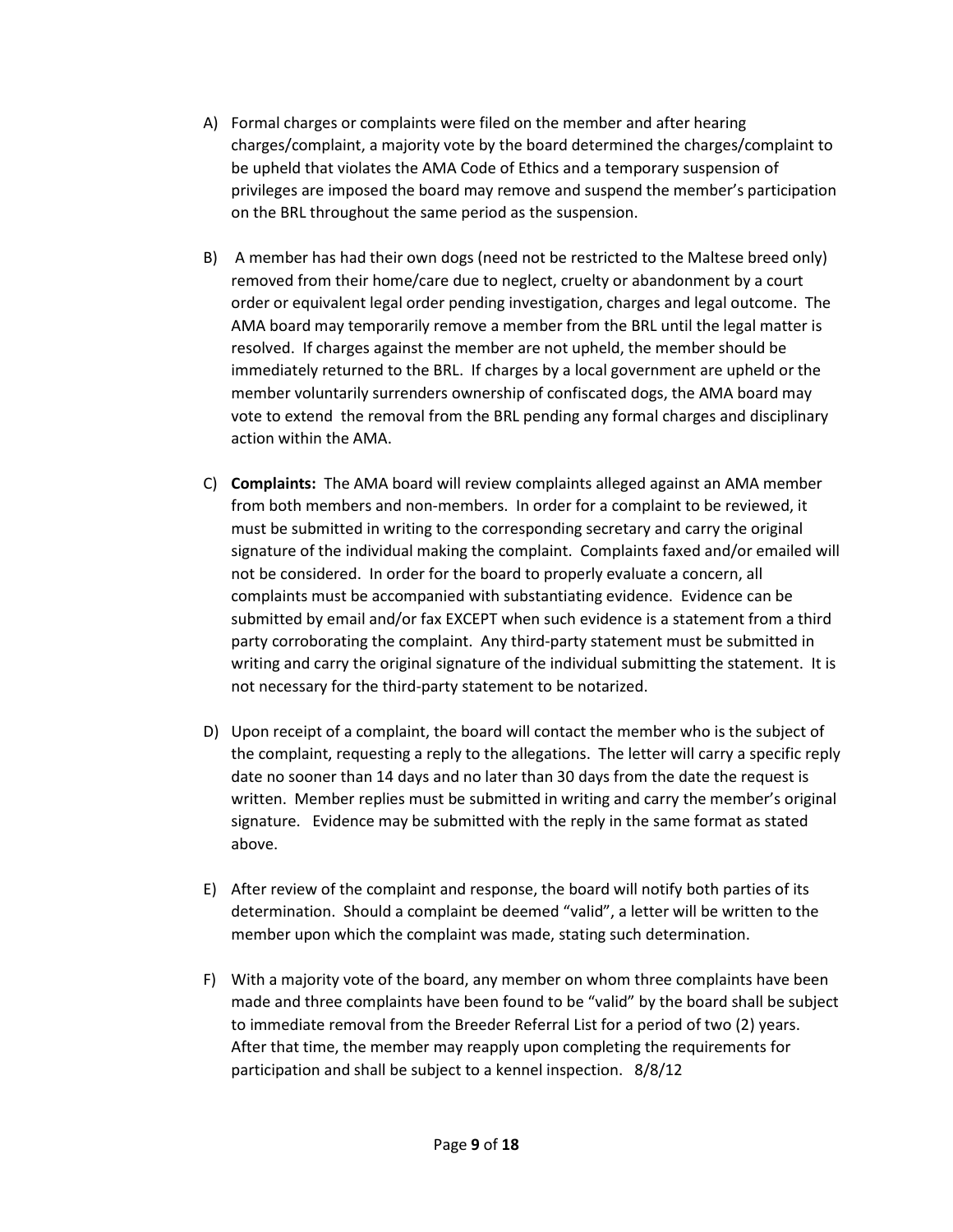- 9. AMA member donations of twenty-five dollars (\$25) or more to AMA Rescue qualifies them for the BRL. Members making qualifying donations to the AMA Rescue shall be eligible for the Breeders List. The Rescue Treasurer will provide the Breeder Referral Chair with the names of AMA Members that have made qualifying donations. 5/24/16
- 10. The AMA will participate in the CHIC Program, OFA Patellar Luxation database and the OFA Congenital Cardiac database. 12/9/2014
- 11. The AMA will advertise with a Google Ad at a cost of no more than fifty dollars (\$50.00) per month. 12/8/2015
- 12. The Governing Documents Committee shall update the Standing Rules Document when a motion is made at an AMA meeting, and minutes are approved, that reflects a new Standing Rule or change to a Standing Rule. After the Standing Rule Document has been updated it shall be submitted to the Web Master. 5/24/2016
- 13. There shall be an AMA Communications Liaison position, appointed by the Board, to facilitate communication between the Public and AMA. Email sent to the AMA website shall be routed to the AMA Communications Liaison for response. All responses shall be sent directly to the inquirer/sender, and the AMA President shall be copied in all responses. 9/13/2016
- 14. The AMA will support the awarding of Parent Club medallions at the annual AKC National Championship show not to exceed three hundred dollars (\$300). 2/14/17

# **IV. THE MALTESE RX NEWSLETTER**

- 1. The Maltese Rx Newsletter is the only official publication of the American Maltese Association. (1964)
- 2. Purpose: The Maltese Rx Newsletter is organized, operated, and produced exclusively for the purpose of providing charitable and educational information about the Maltese and to give recognition to individuals and events of interest. It is authorized to carry official sections and reports issued by the American Maltese Association.
- 3. The Maltese Rx Newsletter is to be an annual printed publication to be published in December. The Maltese Rx Newsletter will be published the other eleven (11) months and emailed to as many members as possible and mailed to all other members. Ad rates for the Maltese Rx Newsletter shall be increased to cover production and mailing costs as determined by the Board (09/05) Revised 8/14/13
- 4. The official club publication shall include all club business as submitted by various officers. It shall be the duty of the officers to submit current club business to the editor.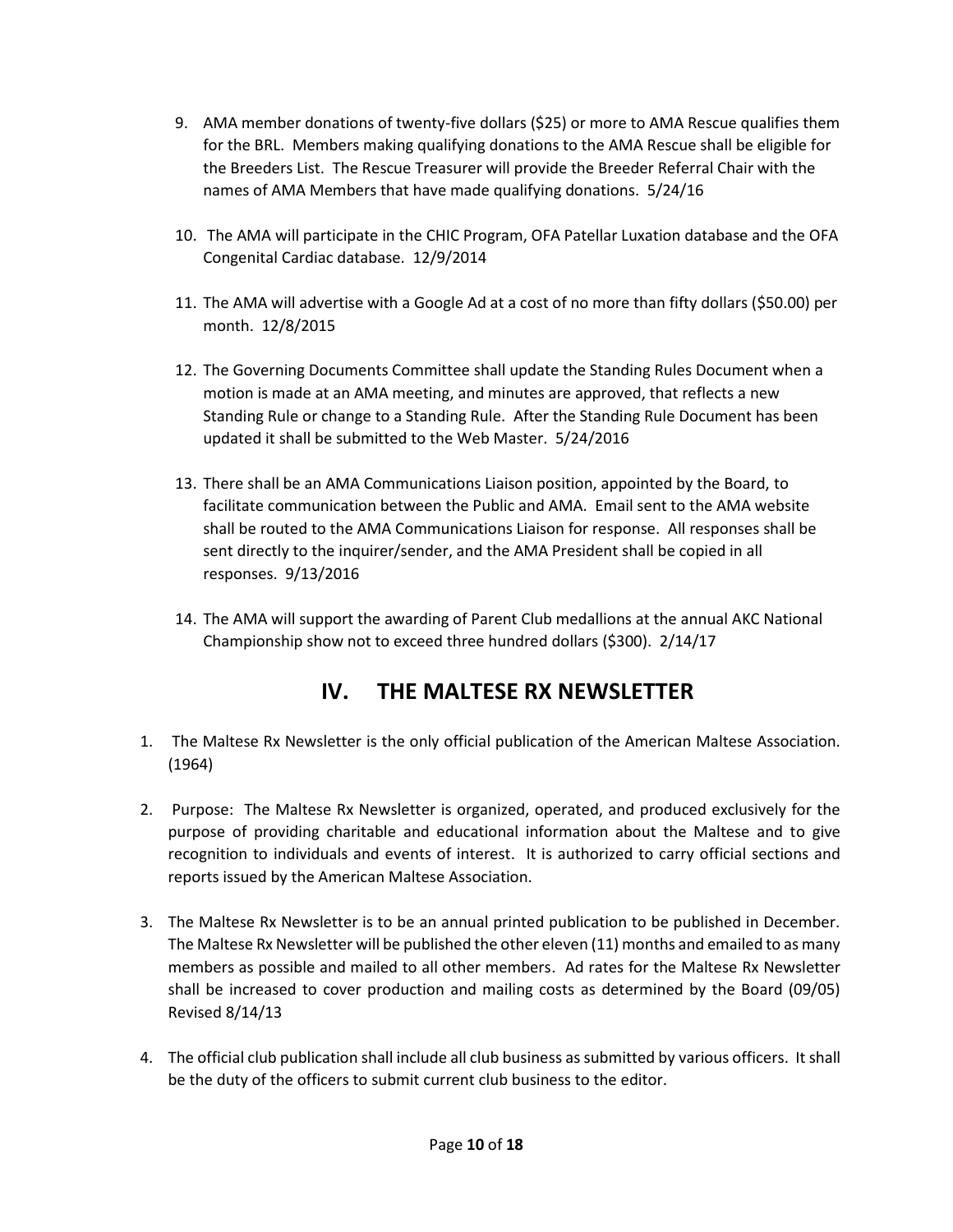- 5. Advertisers shall be members in good standing with the AMA. Advertisements may be placed by members or commercial entities whose advertising submission is judged by the Board to be in harmony with the purpose of the publication. Revised 8/14/13
- 6. Ads will be priced in accordance with printer's charges. Current prices will be printed in each issue and determined by the Board. Revised 8/14/13
- 7. All articles printed in The Maltese Rx Newsletter by members or area clubs, including nonmembers such as veterinarians, must be signed. The author's name shall be printed with the article. (08/81)
- 8. To avoid possible litigation, all copy submitted for publication must be on a positive, constructive level.
- 9. Decembershall be considered the "Holiday Issue" of the Maltese Rx Newsletter that will be mailed to every AMA member. Revised 8/14/13 Revised 5/10/18
- 10. The Maltese Rx Newsletter will publish a tribute, not to exceed a half page, to acknowledge any member who has died. Revised 8/14/13
- 11. Individuals running for office may submit a resume and platform to the Maltese Rx Newsletter. Annual nominees' resumes should be limited to one-quarter (1/4) page.
- 12. Members of the nominating committee will be published in the Maltese Rx Newsletter on or before July  $1<sup>st</sup>$  in sufficient time to allow for the membership to provide input to the committee. (09/06) Revised 8/14/13
- 13. Discontinue sending the annual color edition of the Newsletter to all Maltese Judges. (09/06) Revised 12/12/08
- 14. At the conclusion of the quarterly AKC delegates meetings, the AMA delegate will report his votes to be published in the Maltese Rx Newsletter. A hyperlink to the official AKC delegate meeting minutes will also be published. (09/06) Revised 12/12/08
- 15. The AMA Specialty Best of Breed Winner shall have the option to advertise on the cover of the Holiday issue at a reduced rate. Best of Breed winner will have the right of first refusal at the reduced rate and shall notify the Maltese Rx Editor of this option which will be exercised within 30 days of the win at the specialty. Revised 8/14/13

## **THE MALTESE Rx NEWSLETTER EDITOR**

1. Any editor approved by the Board shall serve a one (1) year probation period, with Board approval the editor will continue a four (4) year term. The Editor may run for unlimited consecutive terms. (06/97)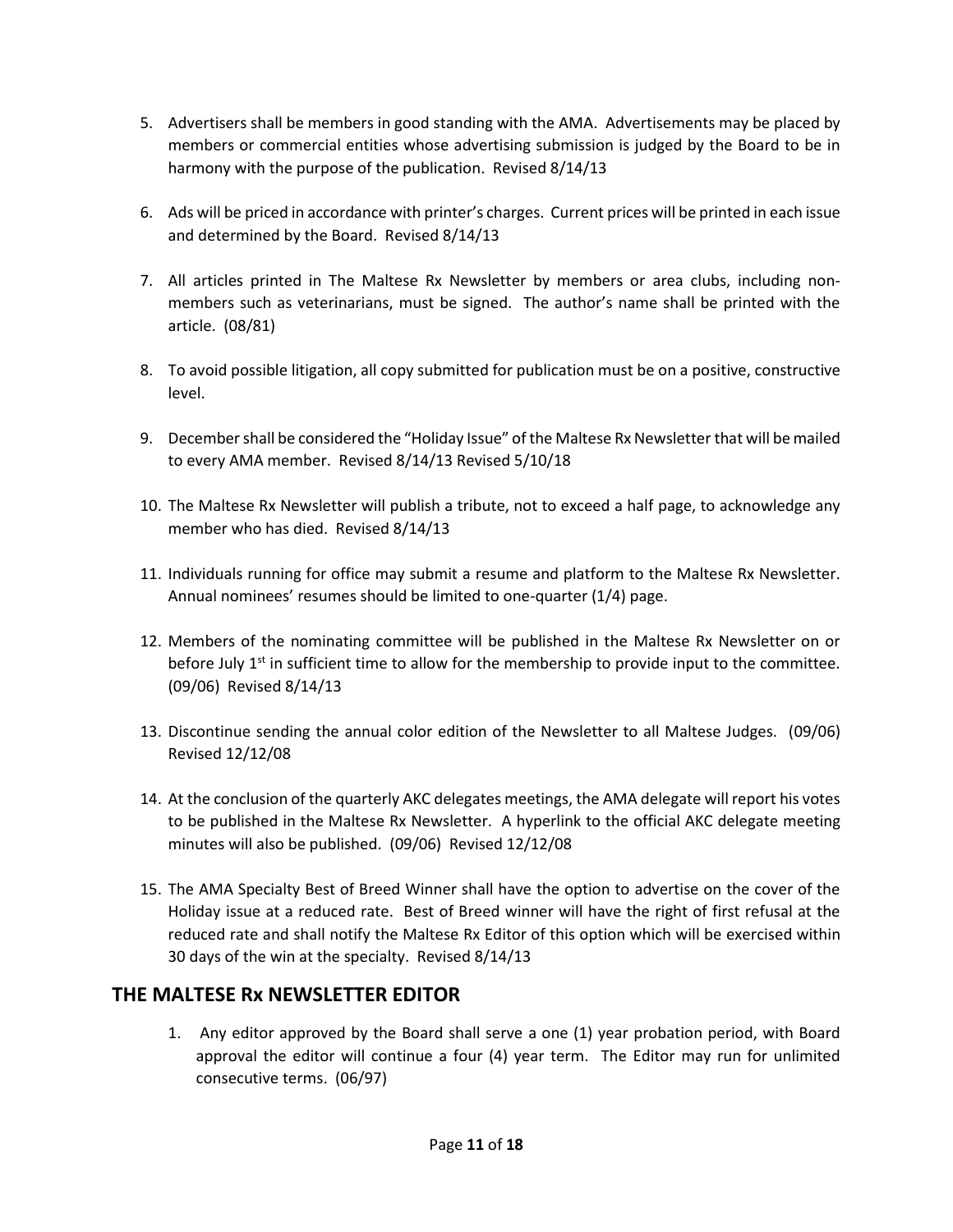- 2. The Editor may be a member of the club or on the Board. The Editor need not be a member of the club. (08/10) Revised 8/14/13
- 3. The Editor shall be reimbursed by the club for any and all expenses incurred for publication. An itemized expense report shall be submitted monthly to the Treasurer and President with receipts going to the Treasurer. (06/97)
- 4. The Editor shall request participation by asking members to submit autobiographies on their involvement in the breed.
- 5. The Maltese Rx Editor shall submit a monthly draft for the Board to review and approve before distribution to the membership. The editor will seek approval from the Board to skip an issue due to the lack of information. Deadlines shall be adhered to except for extenuating circumstances. Revised 8/14/13
- 6. The Maltese Rx Newsletter Editor shall submit no more than one (1) editorial per year, not to exceed one-half (1/2) page. Editorials must be labeled as such. The Editor may not rebut an article in the issue in which it is first presented.
- 7. Once a year, each October in the Maltese Rx Newsletter, a listing will be made of the various funds available for individual donations with a short explanation of each fund and the amount already contained in each fund. Revised 8/14/13
- 8. If more than one bid for a National Specialty is received, the detailed information about each bid along with the date the Board will vote and contact information of the Board members and representative for each competing bid will be published in the Maltese Rx Newsletter at least 45 days prior to the postmark on the Maltese Rx Newsletter. (09/05)

# **V. DONATIONS AND GIFTS**

- 1. Not less than three hundred (\$300.00) annually will be donated to foundations selected for research to benefit the Maltese breed. The Health Committee shall make a recommendation to the Board of recipient(s) for selection. This donation shall come out of the Health Fund. (6/91) Revised 8/14/13
- 2. One hundred twenty-five dollars (\$125.00) will be gifted to independent Maltese specialties held by Member Clubs to be used as they see fit for the benefit of their Specialty. This must be applied for. (09/81) Revised 10/14/2014
- 3. Seventy-five dollars (\$75.00) will be gifted to any supported entry trophy fund approved by the Board (besides the supported entry after the National Specialty). Two hundred dollars (\$200.00) to the trophy fund for the supported entry held in conjunction with the National Specialty. (03/93)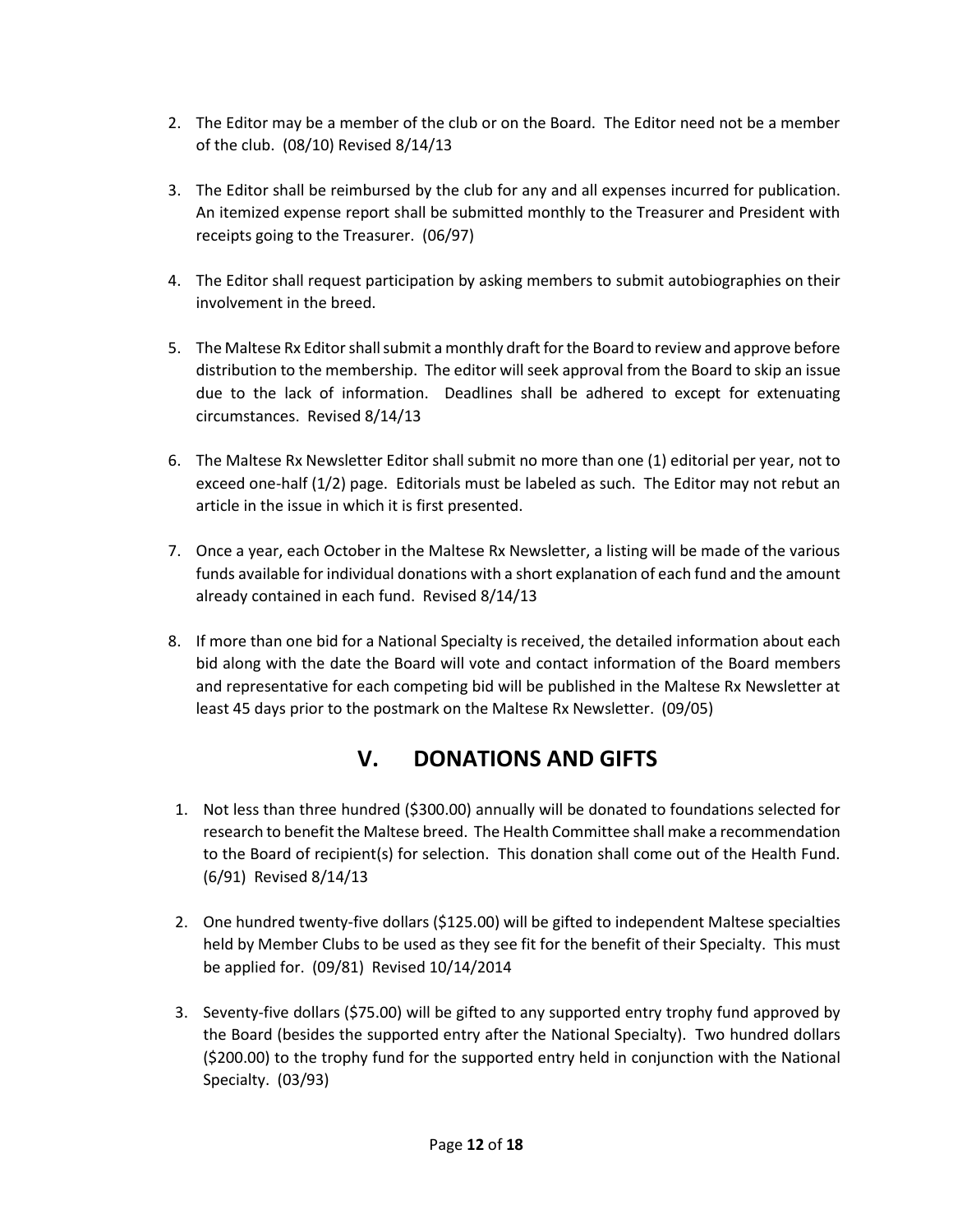- 4. Seventy-five dollars (\$75.00) will be gifted to a Group 5 (i.e., toy club) when a request is made by an AMA member belonging to the Group 5 club to be used as they see fit for the benefit of their Specialty. This must be applied for. 5/29/12
- 5. The AMA will present the out-going President with a plaque not to exceed fifty dollars (\$50.00) at the next National Specialty. (06/86)

# **VI. SPECIALTIES AND SUPPORTED ENTRIES**

The Standing Rules for Specialties are located in the "American Maltese Association Specialty Standing Rules and Guidelines". The Standing Rules have been incorporated into this document and are in italics and highlighted in Red. Standing Rules MUST be followed for the smooth operation of the Specialty. Any changes or variations to these Standing Rules must be requested in writing to the AMA Board of Directors.

## **A. COMMITTEES**

- 1. The individuals holding the following positions must be members in good standing of the American Maltese Association: Show Chairperson, Performance Chairperson, and National Specialty Treasurer.
- 2. The Specialty Treasurer is to submit monthly financial reports to the Board. 2/13/13
- 3. No National Specialty Committee member may be paid for any services provided.
- 4. For any educational programs in which the AKC Maltese Breed Standard or the interpretation thereof is subject matter, the American Maltese Association's Education Chairperson must be contacted prior to any scheduling for approval. Due to American Kennel Club guidelines, this topic is subject to certain restrictions, which the AMA Education Chairperson must assure have been adhered to prior to scheduling at the National Specialty.

## **B. REGIONAL MALTESE MEMBER CLUBS**

- 1. Specialty Clubs will send in all activity information to the Recording Secretary to be reviewed and approved by the Board for the Maltese Rx Newsletter and the AMA webmaster. ( 03/70) Revised 8/14/13
- 2. Specialty Clubs will send in rosters and club information to the AMA Recording Secretary. (04/72)
- 3. Applications for sanction of a Specialty other than the National Specialty should be directed to the President and Corresponding Secretary.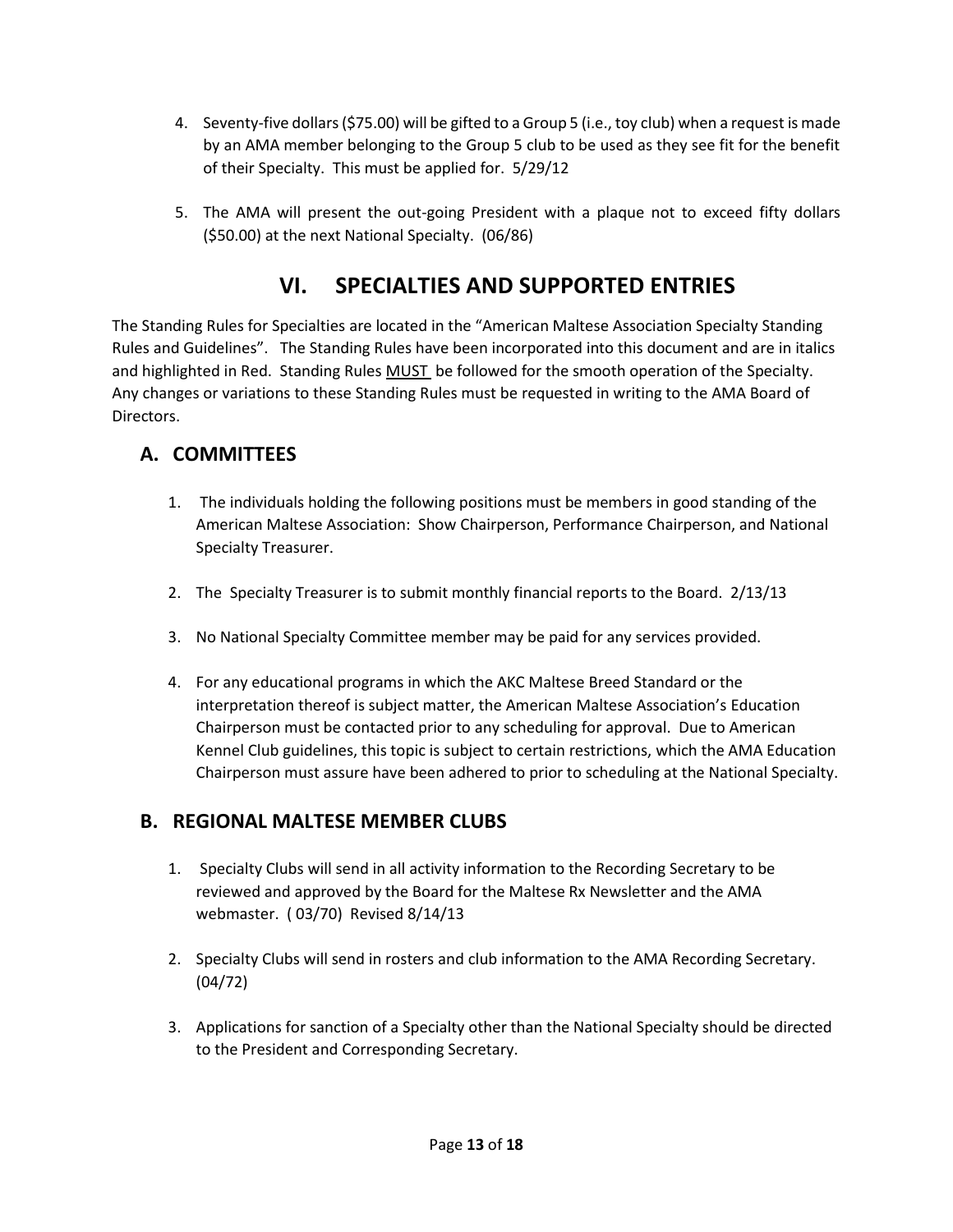### **C. AMA REGIONAL SPECIALTIES**

- 1. Regional AMA Specialties may be hosted by either an AMA Member Club or a host group.
- 2. Applications for AMA Regional Specialties shall be submitted to the AMA Board a minimum of 10 months prior to the event, Revised 5/24/2016
- 3. The AMA Regional Specialty requirements and application form are found in a stand-alone document under the Resources menu of the AMA website. Revised 6/14/2016

#### **D. DISCIPLINE FOR AMA SPONSORED EVENTS**

In accordance with Chapter 11, Section 15 of the American Kennel Club's Rules Applying to Dog Shows, the AMA Board of Directors may prohibit entry of any individual in AKC approved events as well as registration and participation in AMA activities at national specialty show for event related issues such as, but not limited to, nonpayment of entry fees, or jeopardizing a club's ability to retain a site/hotel, etc. The Board shall evaluate the merits of such situations on a case-by-case basis. The general prohibition periods shall range between 1 and 10 years as determined by the Board of Directors. It will be the responsibility of the Recording Secretary to notify the appropriate Show Chairpersons and Show Secretaries or Superintendents in all affected years. (12/15)

## **VII. AWARDS**

#### **A. THE AMA AWARDS SYSTEM**

Awards will be presented every year at the National Specialty Awards Banquet for the top dog or person in each of the following categories (only AMA members are eligible):

Awards will be presented at the AMA Awards Banquet each year at the National Specialty. These awards are to be kept confidential so they can be announced at the Awards Banquet to honor each recipient.

**TOP MALTESE (Breed Points)** – The dog or bitch with the highest total number of Maltese defeated from January  $1^{st}$  through December  $31^{st}$ . This award does not have to be applied for and at least one (1) owner must be an AMA member to be eligible.

**TOP MALTESE (All Breed Points)** – The dog or bitch with the highest total number of dogs (all breeds, i.e., Group and Best In Show points) defeated from January 1<sup>st</sup> through December  $31^{st}$ . This award does not have to be applied for and at least one (1) owner must be an AMA member to be eligible.

**TOP OWNER HANDLED MALTESE** – The top-ranked dog or bitch in the AKC National Owner Handled Series in accordance with AKC rules and regulations. An AMA member must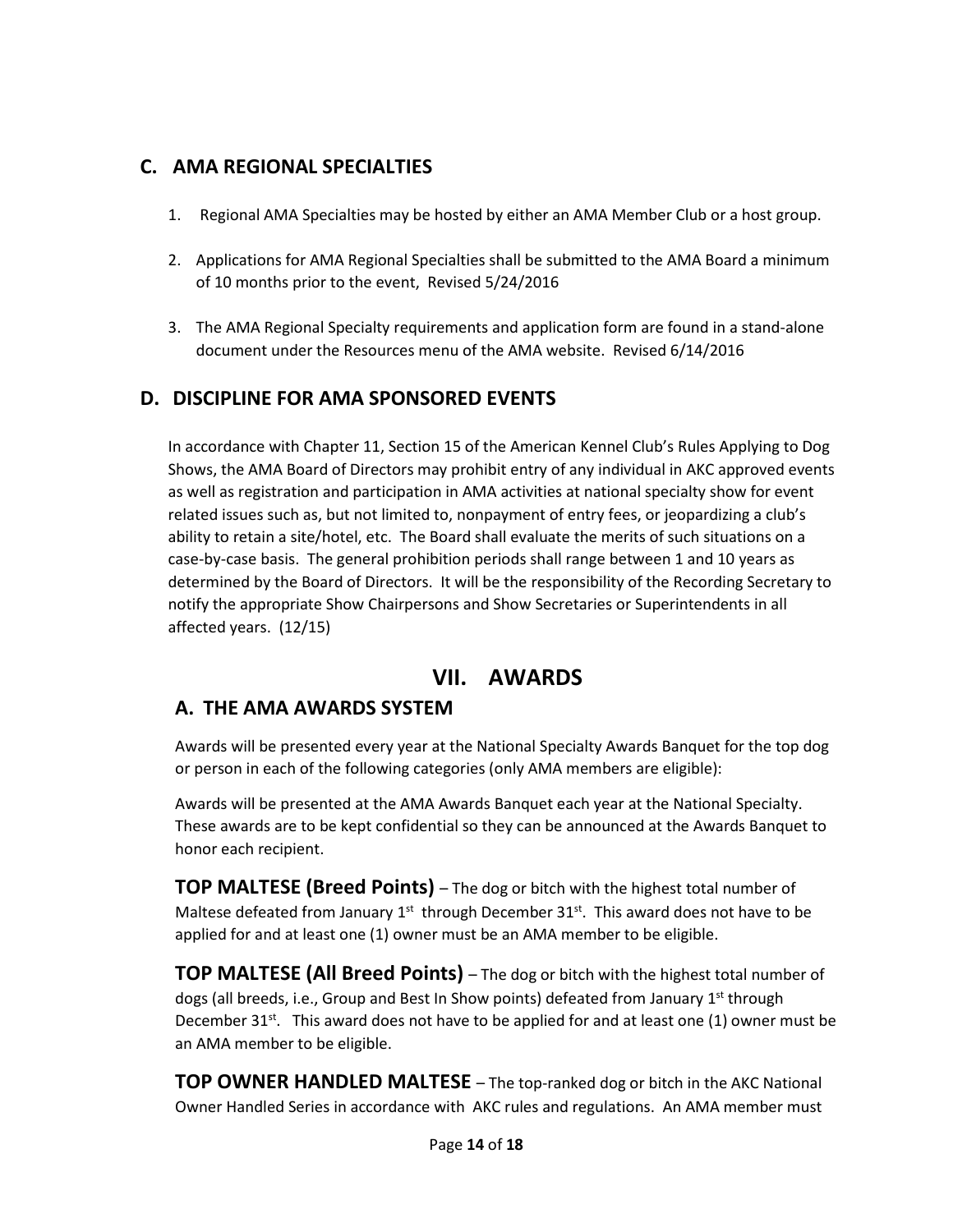be the individual who exhibited the dog for the entire year. This award does not have to be applied for.

**TOP SIRE** – The Maltese sire of the most AKC champions completing their title(s) from January  $1^{st}$  through December  $31^{st}$ . This award must be applied for.

**TOP DAM** – The Maltese bitch of the most AKC champions completing their title(s) from January  $1^{st}$  through December  $31^{st}$ . This award must be applied for.

**TOP BREEDER** – The person that has bred the most AKC champions completing their title(s) from January 1<sup>st</sup> through December  $31^{st}$ . (Any dogs that are co-bred do not count for this award. This is a single person award.) This award must be applied for.

**TOP CO-BREEDERS** – The members who work as a pair or trio that have bred the most AKC champions completing their title(s) from January 1<sup>st</sup> through December 31<sup>st</sup>, (Dogs that are bred singularly or with any other or differing co-breeder(s) do not count for this award.) This award must be applied for.

**TOP PERFORMANCE DOG** – The top scoring, owner-handled performance dog from January 1<sup>st</sup> through December 31<sup>st</sup>. The Top Obedience, Top Rally and Top Agility awards will only be offered as Owner-Handled awards. The owner must be the individual who trained and exhibited the dog for the entire year. Also, three certificates will be awarded for Top Novice, Top Open, and Top Utility. Each of these awards must be applied for.

**TOP JUNIOR HANDLER** – The junior, while showing a Maltese that has defeated the highest total number of juniors in the open class from January  $1^{st}$  through December  $31^{st}$ . This award must be applied for.

The AMA Corresponding Secretary will use the AKC informational disc to verify the information submitted for the above awards. (Please note it is up to the person applying for the abovementioned awards to verify any errors or omissions with the American Kennel Club.)

## **B. SHINING STAR AWARD**

The AMA will honor members annually for outstanding contributions to the American Maltese Association. More than one member may be acknowledged annually for this award. The acknowledgements will be made during the awards presentation at the annual national specialty.

1. The corresponding secretary shall submit an announcement to the newsletter editor at least three (3) months prior to the next scheduled national specialty to invite nominations for this award from the membership. In addition, board members may also submit nominations. Nominations from the membership should be received by the corresponding secretary no later than 40 days prior to the national specialty. Each nomination should include a very brief summary listing the accomplishments for the previous calendar year that the member has contributed to the AMA.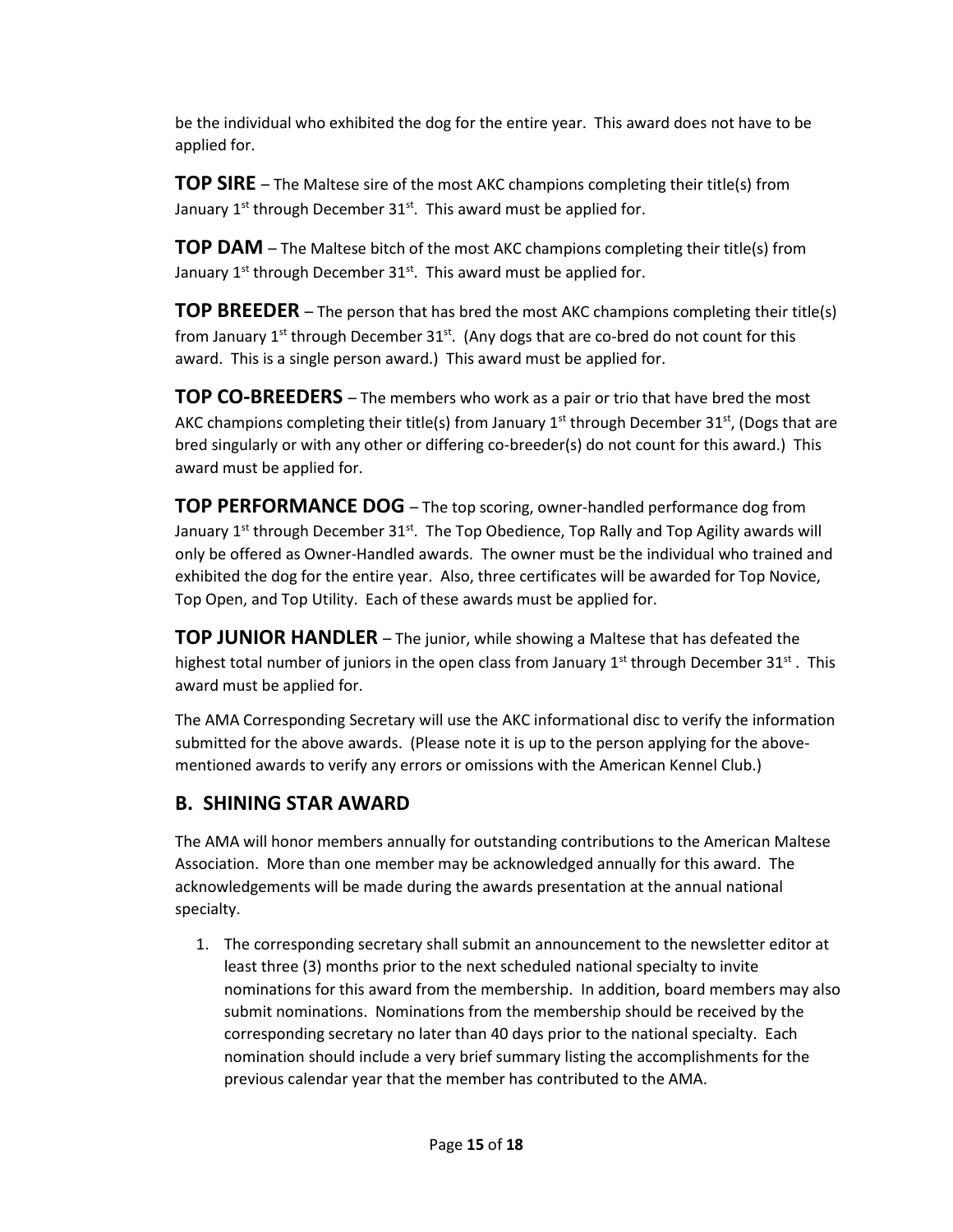2. The board shall review all nominations and determine which nominations merit Shining Star Awards and vote no later than the last monthly board meeting prior to the national specialty in order to permit ample time in preparation of certificates/awards.

## **C. LIFETIME ACHIEVEMENT AWARD**

- 1. Nominee is currently a member in good standing including no disciplinary action.
- 2. Minimum twenty (20) years of membership.
- 3. Has provided at least eight (8) years of service to the AMA in multiple capacities.
- 4. Members will nominate candidates and the Board will select no more than one (1) recipient per year.
- 5. When making a nomination be sure to list all the areas of contribution the nominee has participated in.
- 6. This is a merit-based award.

## **D. PLATINUM AWARD**

- 1. The intent of the Platinum Award is to retire recipients that have won Breeder of the Year and Co-Breeders of the Year from future awards in this category. Although both "Breeder of the Year" and "Co-Breeders of the Year" are awards that are applied for, Platinum Award winners are automatically moved to the Platinum list after the fifth win in either category.
- 2. The Platinum Award is awarded to Breeder of the Year and Co-Breeders of the year that have won five (5) times. The wins need not be consecutive. After the fifth award is presented at the annual awards ceremony, the names of the members shall be moved to the Platinum list for either "Breeder of the Year" or Co-Breeders of the Year."
- 3. This is a prestigious acknowledgement, and the name of the Platinum Award recipients should be printed in any awards booklet or other printed material and the names should be read after presentation of the "Breeder of the Year" and "Co-Breeders of the Year" at each national specialty awards ceremony.

## **E. REGISTER OF MERIT (ROM) AWARD**

- 1. In order to obtain this award, a Maltese dog or bitch must complete the following qualifications:
	- a. A bitch must be the dam of three (3) or more AKC champions of record.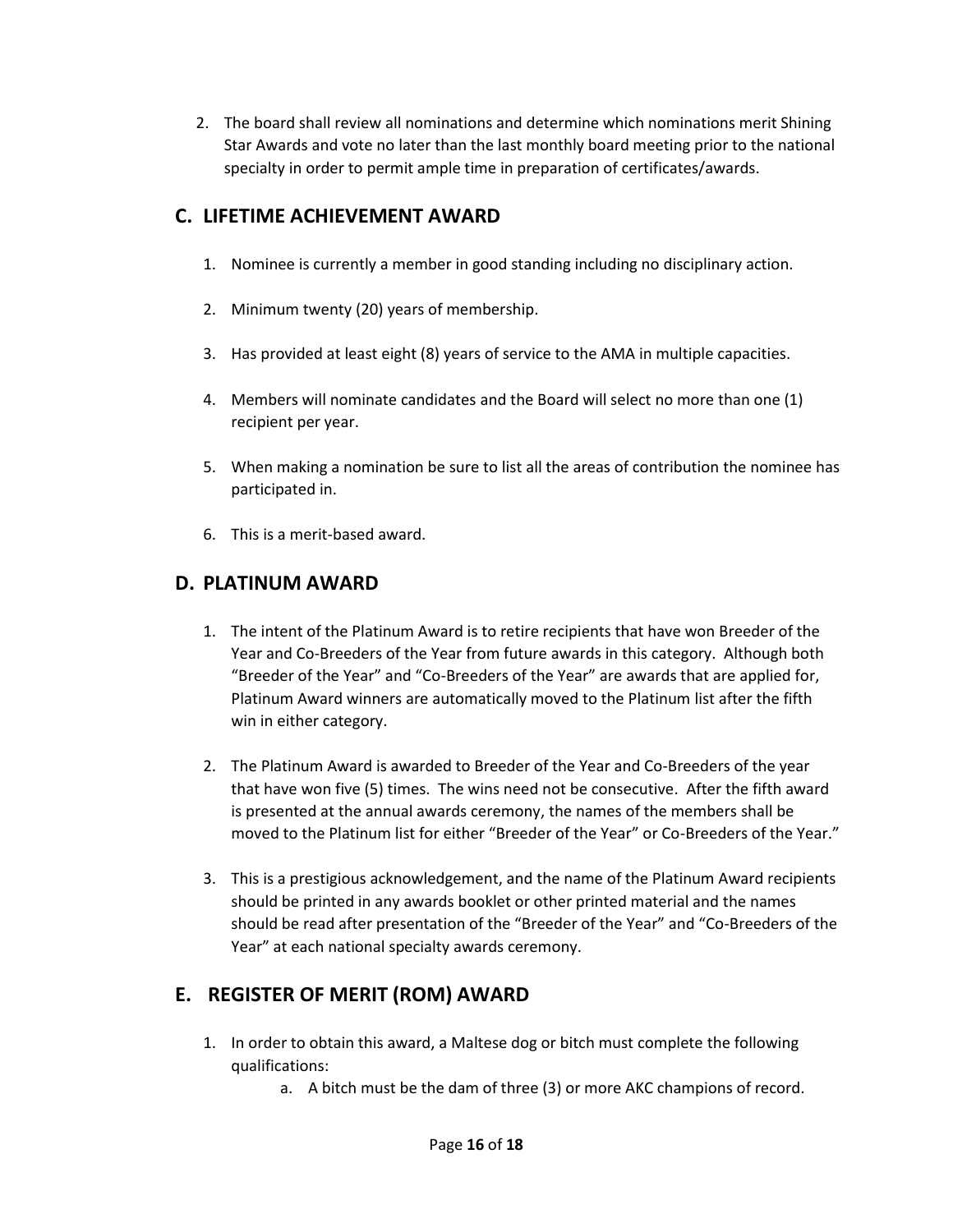- b. A dog must have sired five (5) or more AKC champions of record.
- 2. The dog or bitch who qualifies for the ROM need not be an AKC champion themselves but must have produced the required number of AKC champions.
- 3. The breeder or owner of the dog or bitch that qualifies will send the dog's or bitch's name and AKC registration number, together with the names of the progeny that are AKC champions that the dog or bitch are to be accredited with, to a committee that will be appointed by the AMA Board. (A three (3) or four (4) generation pedigree with the application would be great for the AMA records, but is not mandatory.) A numbered certificate will be issued by the AMA to the breeder or owner of the dog. A duplicate certificate made by the AMA for a set fee can be issued to co-breeders and/or coowners. In other words, the person who takes the time to submit the information receives the free certificate. Once the certificate is obtained, the owner/breeder of such dog or bitch may put ROM after the name of the dog on their pedigree.
- 4. This award is for AMA members only and must be applied for.

## **F. REGISTER OF MERIT EXCELLENT (ROM EXCELLENT OR ROMX)**

The American Maltese Association offers a Register of Merit Excellent (ROM Excellent or ROMX) award to any Maltese owned or bred by an AMA member achieving that status. The criteria are as follows: A Maltese who has already qualified and received an ROM may add the "X", if one of its off-spring has won an all-breed or a National Specialty Best in Show. This award is retroactive for any Maltese that already has an ROM title. The award must be applied for under the same rules as applying for an ROM. A separate certificate especially for ROMX will be awarded to those qualifying.

#### **G. SUNSHINE-FROST AWARD**

The Sunshine-Frost Award is given in memory of Sunshine Elizabeth Perlmutter and Tammy Frost to honor AKC Champions of Record and Performance Title Holders. This award is available to those individuals having had the thrill of campaigning their Maltese to a Championship or Performance title (whether owner-handled or shown by an agent).

1. To qualify for the Sunshine-Frost Award:

a. The applicant must be a member of the AMA at the time the dog finished its championship.

b. The member must be listed as the owner of the dog when published in the AKC Awards Book.